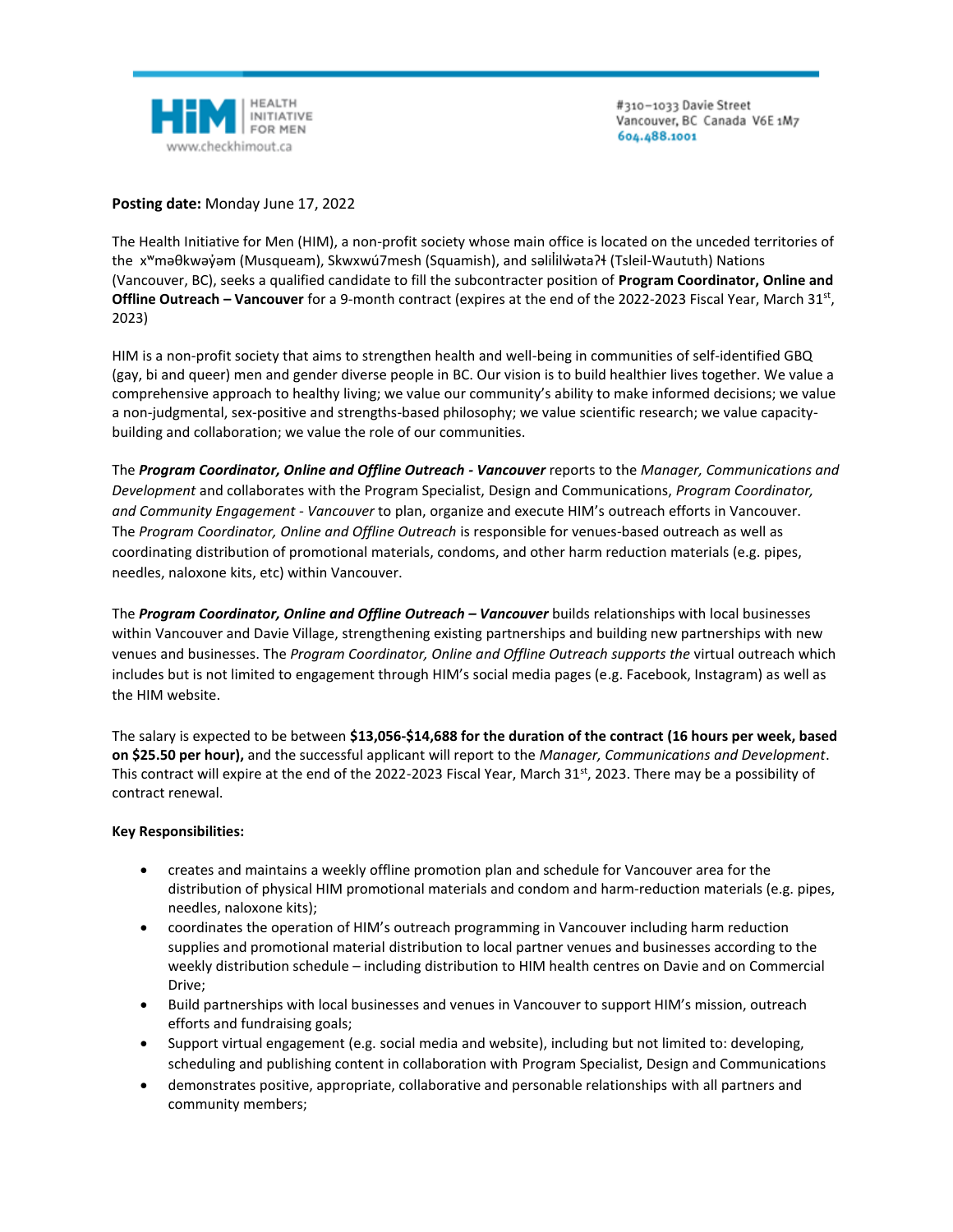

#310-1033 Davie Street Vancouver, BC Canada V6E 1M7 604.488.1001

- networks with other service providers, community organizations and resources to best support HIM programming and wrap-around supports;
- works collaboratively with a diverse range of community, research, and health system partners to foster team building, stakeholder engagement, and strategic input;
- ensures HIM outreach is operating safely and effectively at all times;
- maintains regular communication with the Communications team to debrief, update and plan;
- other duties as assigned.

# **Minimum Qualifications:**

- Preferred 3 years' experience in customer service and client servicing
- Experience in partnership-building and account management
- Experience with project management, preferably in logistics/distribution
- Experience with GBT2Q communities required.
- Access to reliable transport within Vancouver is required. Valid Class 5 driver's license is a preferred.

# **Preferred qualifications:**

- Familiarity queer spaces in and around the Vancouver area
- Experience in working with marginalized people including queer men, trans people, non-binary people, sex workers, and people who use substances.
- Grounded in sex positivity.

### **Additional considerations:**

- HIM is committed to employment equity and prioritizes the hiring of individuals from underrepresented groups including trans and gender diverse persons, Indigenous/Two-Spirit people, people of colour, and people with disabilities. If comfortable, applicants are encouraged to self-identify in their cover letter or in communication with the hiring committee.
- Peers are offered additional support in the form of Clinical Supervision.
- Peers Positions are not noted as "peer" in the title of the position. The title of this position is: Program Coordinator, Community Engagement.
- Applying as a Peer means that applicants may need to identify their lived experience in their application process. This will be done in ways that are not invasive and confidentiality is of the utmost importance. You will not be required to share explicit information about your work history or anything you are not comfortable disclosing
- **If you have any concerns about your confidentiality or would like any more information about how your personal information is protected, please contact [aaron@checkhimout.ca](mailto:aaron@checkhimout.ca)**
- New policies and practices are in place at HIM that support the comfort, safety and wellness of trans, and gender diverse staff members. If you have inquiries about these policies and practices (which include gender affirming insurance options), please inquire in a separate email to [Aaron@checkhimout.ca](mailto:Aaron@checkhimout.ca)